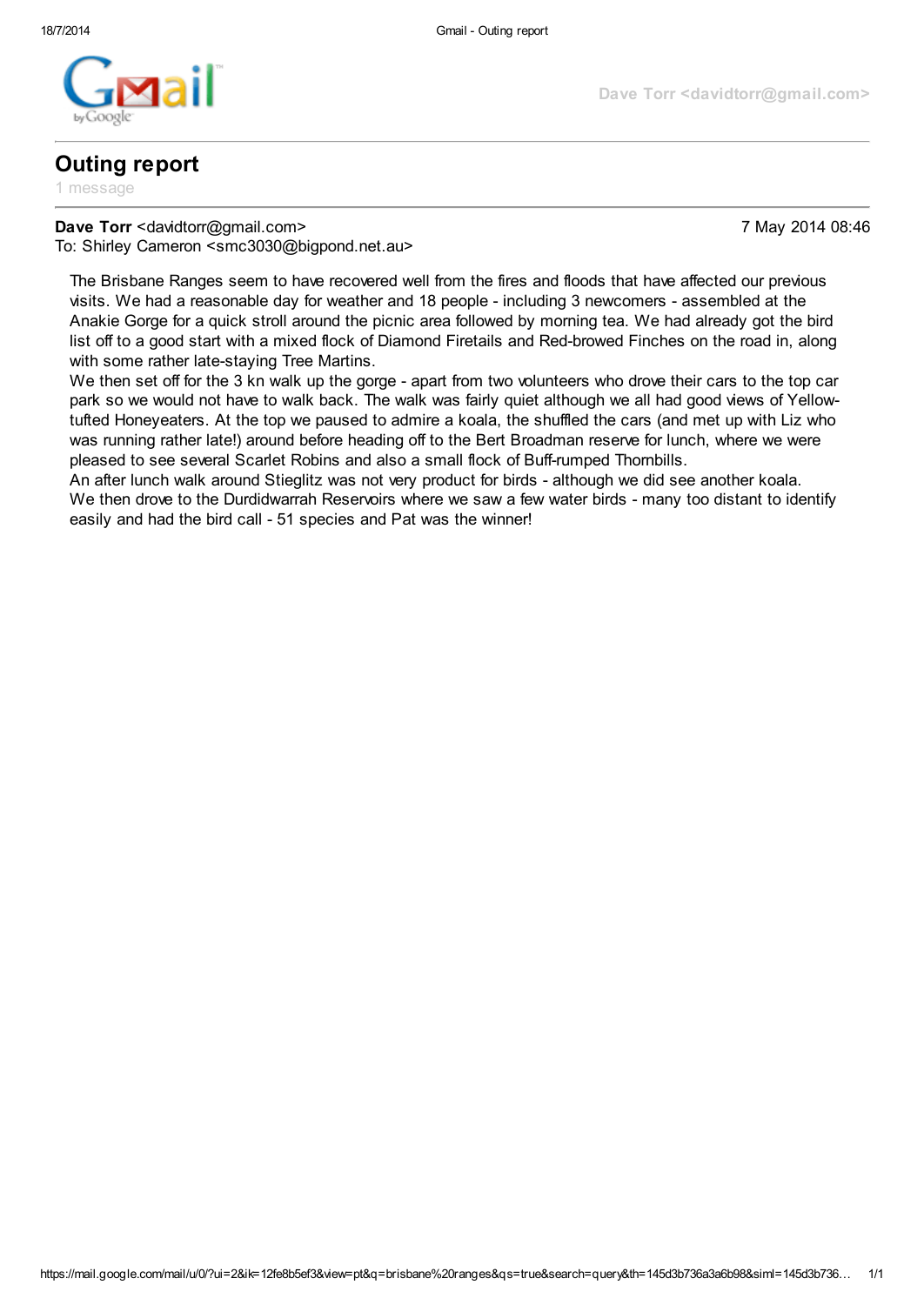Attached is the full bird list of 51 species that was the "official" list. I am sure Shirley would welcome any photos for the newsletter.

After the birdcall we also saw Red Wattlebird and Pied Cormorant, and those of us who took the long way round home (made even longer by a navigation failure) also saw Purple Swamphen, Great Egret, Maned Duck, Grey Teal and Common Starling

## Dave

Black Swan (Cygnus atratus) Australian Shelduck (Tadorna tadornoides) Pacific Black Duck (Anas superciliosa) Chestnut Teal (Anas castanea) Musk Duck (Biziura lobata) Hoary-headed Grebe (Poliocephalus poliocephalus) Great Crested Grebe (Podiceps cristatus) White-necked Heron (Ardea pacifica) White-faced Heron (Egretta novaehollandiae) Australian Pelican (Pelecanus conspicillatus) Little Pied Cormorant (Microcarbo melanoleucos) Wedge-tailed Eagle (Aquila audax) Brown Falcon (Falco berigora) Eurasian Coot (Fulica atra) Masked Lapwing (Vanellus miles novaehollandiae) Galah (Eolophus roseicapilla) Sulphur-crested Cockatoo (Cacatua galerita) Crimson Rosella (Platycercus elegans) Red-rumped Parrot (Psephotus haematonotus) Laughing Kookaburra (Dacelo novaeguineae) White-throated Treecreeper (Cormobates leucophaea) Superb Fairywren (Malurus cyaneus) Eastern Spinebill (Acanthorhynchus tenuirostris) New Holland Honeyeater (Phylidonyris novaehollandiae) Black-chinned Honeyeater (Melithreptus gularis) White-naped Honeyeater (Melithreptus lunatus) White-eared Honeyeater (Nesoptilotis leucotis) Yellow-faced Honeyeater (Caligavis chrysops) Yellow-tufted Honeyeater (Lichenostomus melanops) Spotted Pardalote (Pardalotus punctatus) White-browed Scrubwren (Sericornis frontalis) Brown Thornbill (Acanthiza pusilla) Buff-rumped Thornbill (Acanthiza reguloides) Yellow-rumped Thornbill (Acanthiza chrysorrhoa) Striated Thornbill (Acanthiza lineata) Australian Magpie (Gymnorhina tibicen) Black-faced Cuckooshrike (Coracina novaehollandiae) Australian Golden Whistler (Pachycephala pectoralis) Grey Shrikethrush (Colluricincla harmonica)